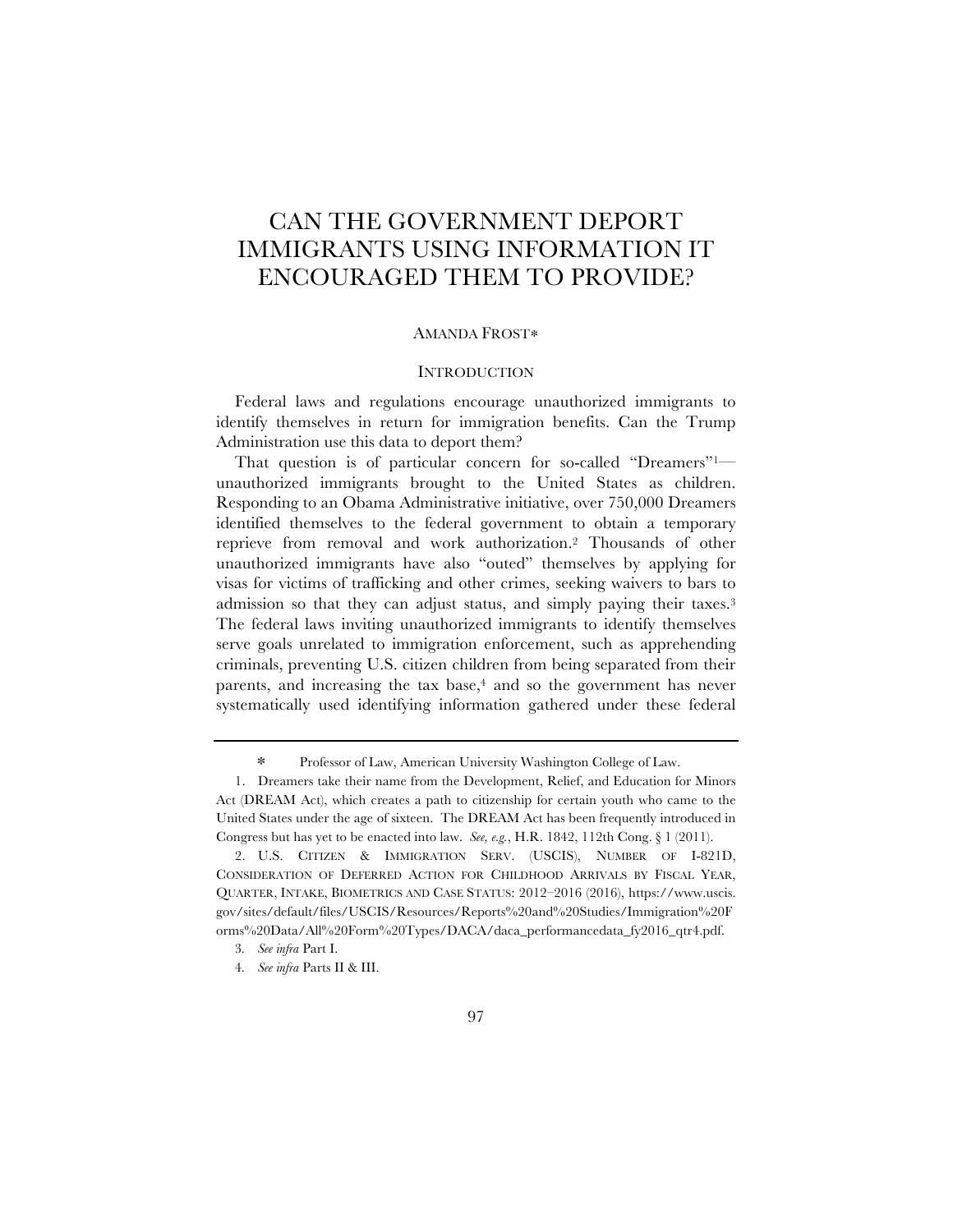programs to speed up removals. Some fear that might change under the Trump Administration.5

This Essay describes the legal and policy issues raised by any systematic effort to deport unauthorized immigrants based on information the government invited them to provide. Part I briefly surveys some of the major laws, regulations, and programs that encourage unauthorized immigrants to identify themselves. Part II analyzes the strengths and weaknesses of the statutory and constitutional arguments that immigrants could raise as a defense against deportations based on self-reported data. Part III explains that even if the government's systematic use of such data to deport unauthorized immigrants is legal, doing so would be a poor policy choice for *any* administration, even one that seeks to drastically increase deportations. The federal government has always balanced immigration enforcement against other goals and values, such as deterring crime, protecting wages and working conditions, collecting taxes, and preventing U.S. citizen children from being separated from their parents.6 Deporting immigrants based on information provided in the service of these greater goals would elevate immigration enforcement over all other federal policies. Furthermore, doing so would almost immediately render these laws a dead letter, since no rational unauthorized immigrant would apply for visas or pay taxes if doing so were tantamount to self-deportation. Accordingly, any increase in removals from the use of such data is sure to be fleeting, while the damage done to immigrants'—and perhaps all citizens'—trust in the government will be permanent.

<sup>5</sup>*. See, e.g.,* Serena Marshall, *What Could Happen to DACA Recipients Under Donald Trump*, ABC NEWS (Nov. 16, 2016, 2:28 PM), http://abcnews.go.com/Politics/ happen-dacarecipients-donald-trump/story?id=43546706 (discussing the possibility that Trump could use immigrants' self-reported data to deport them).

<sup>6</sup>*. See* Arizona v. United States, 132 S. Ct. 2492, 2499 (2012) (describing how the federal government uses its discretion when enforcing immigration law to take into account other considerations, such as international relations, civil rights, the noncitizen's connections to the community, whether the noncitizen has U.S. citizen children, and the noncitizen's military service). *See also* Brief for United States at 32–33, Arizona v. United States, 132 S. Ct. 2492 (2012) (No. 11-182), 2012 U.S. S. Ct. Briefs LEXIS 1130 ("In the [Immigration and Nationality Act] INA, Congress vested the Executive Branch with the authority and the discretion to make sensitive judgments with respect to aliens, balancing the numerous considerations involved: national security, law enforcement, foreign policy, humanitarian considerations, and the rights of law-abiding citizens and aliens.").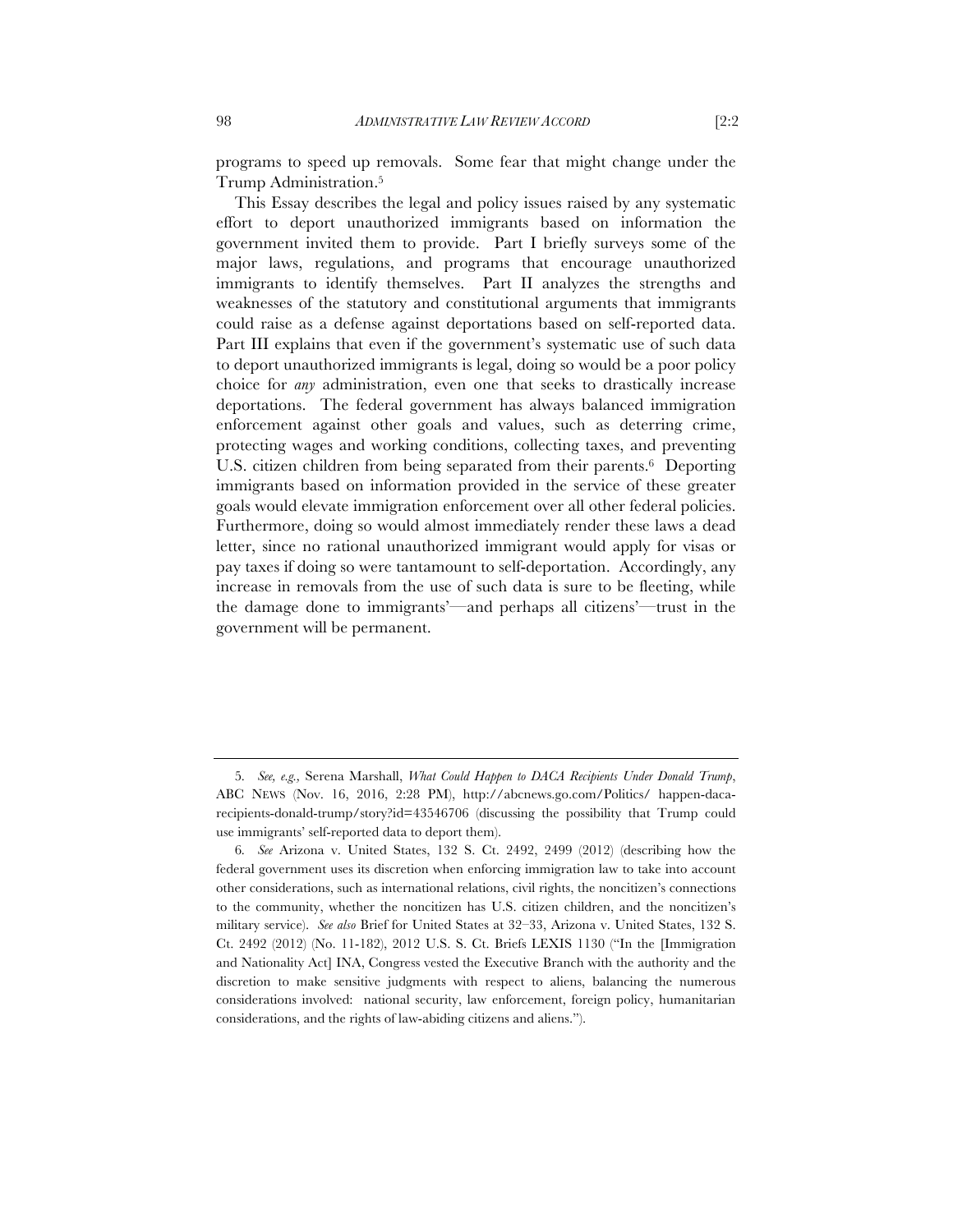# I. LAWS ENCOURAGING UNAUTHORIZED IMMIGRANTS TO IDENTIFY THEMSELVES TO THE FEDERAL GOVERNMENT

Myriad federal statutes, regulations, and initiatives invite unauthorized immigrants to identify themselves to the federal government in return for immigration and other benefits.

Perhaps best known is President Obama's 2012 initiative on behalf of Dreamers. Frustrated by Congress's failure to grant Dreamers legal status, Obama announced a new initiative known as Deferred Action for Childhood Arrivals (DACA).7 DACA granted approximately 750,000 Dreamers a temporary reprieve from removal and work authorization,<sup>8</sup> but only after they had admitted in writing that they were unauthorized and provided their names and addresses to the federal government.9 One of DACA's primary goals was to bring Dreamers "out of the shadows" so that they could live and work without fear of removal, which President Obama argued would benefit *all* workers from the degradation of wages and working conditions that results when a subset of the population is easily exploited.10

In addition to the Dreamers, hundreds of thousands of other unauthorized immigrants have identified themselves to the federal government in the course of applying for immigration benefits and paying their taxes.11 For example, victims of human trafficking and other serious crimes can apply for visas that enable them to remain in the United States

10*. See* President Barack Obama, Remarks by the President on Comprehensive Immigration Reform (Jan. 29, 2013), https://www.whitehouse.gov/the-press-office/ 2013/01/29/remarks-president-comprehensive-immigration-reform (explaining the "wages and working conditions of American workers are threatened" by undocumented workers in the "shadow economy," and that businesses "trying to do the right thing [by] hiring people legally, paying a decent wage, following the rules . . . [also] suffer."). *See*, *e.g.*, Sure-Tan v. NLRB, 467 U.S. 883, 892 (1984) (observing that exploitation of unauthorized immigrants in the workplace will degrade the wages and working conditions of U.S. citizens); Lori A. Nessel, *Undocumented Immigrants in the Workplace*: *The Fallacy of Labor Protection and the Need for Reform*, 36 HARV. CIV. RTS.—CIV. LIBERTIES L. REV. 345 (2001).

11. Under federal law, unauthorized immigrants have the same tax obligations as citizens and lawfully present non-citizens.

<sup>7.</sup> President Barack Obama, Remarks by the President on Immigration (Jun. 15, 2012) https://www.whitehouse.gov/the-press-office/2012/06/15/remarks-presidentimmigration.

<sup>8</sup>*. See* USCIS, *supra* note 2.

<sup>9.</sup> Memorandum from Janet Napolitano, Sec'y, Dep't Homeland Sec., to David V. Aguilar, Acting Comm'r, U.S. Customs & Border Prot.; Alejandro Mayorkas, Dir., U.S. Citizenship & Immigration Servs.; and John Morton, Dir., U.S. Immigration & Customs Enf't (June 15, 2012), http://www.dhs.gov/xlibrary/assets/s1-exercising-prosecutorialdiscretion-individuals-who-came-to-us-as-children.pdf.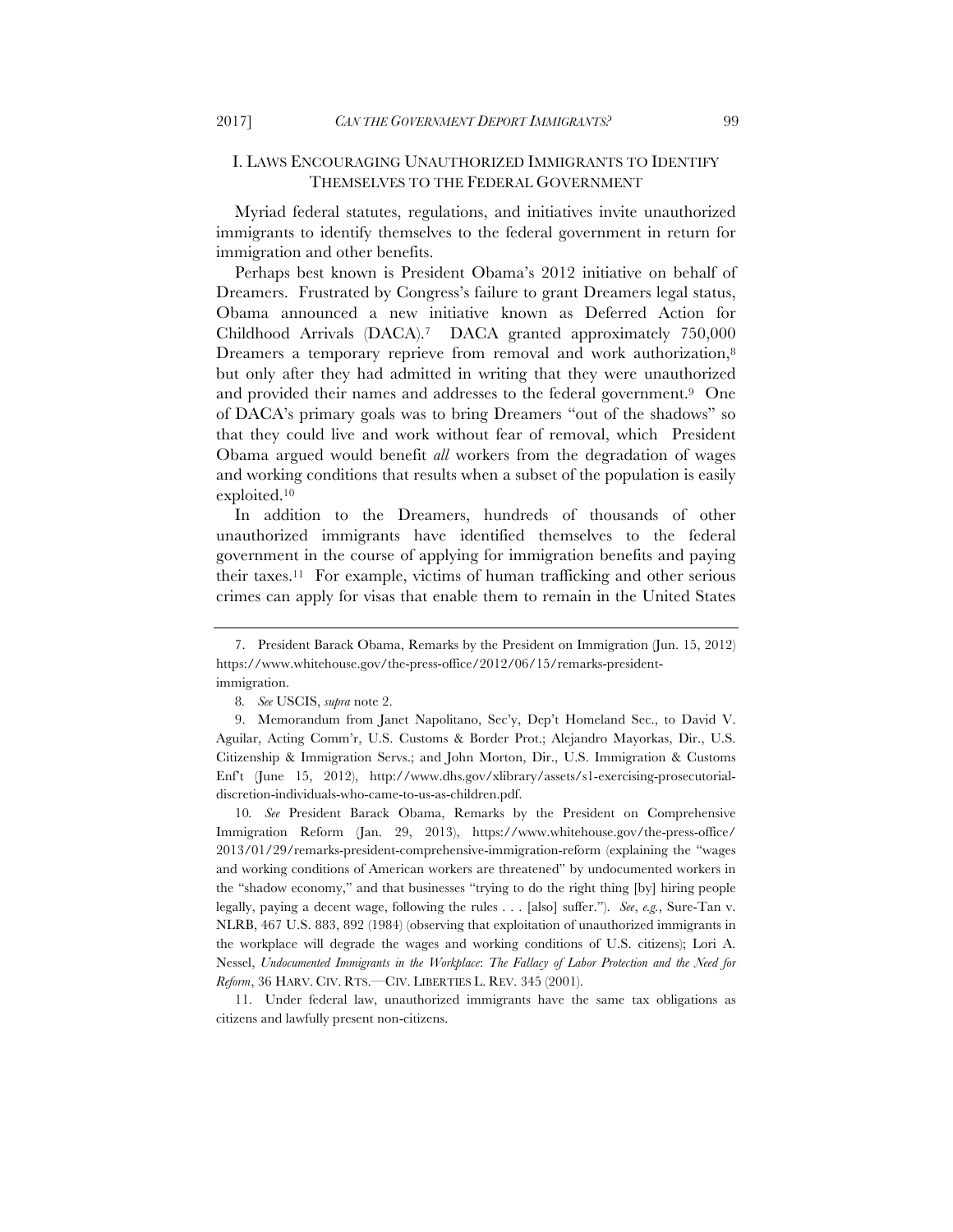to assist law enforcement in the investigation and prosecution of those crimes.12 Another statute permits unauthorized immigrants under the age of twenty-one who have been abused, abandoned, or neglected by one or both parents, and who can show it is in their best interest to remain in the United States, to apply for legal status.<sup>13</sup> Unauthorized immigrants who are close family members of U.S. citizens or lawful permanent residents, and who are statutorily eligible to adjust status, can apply for a waiver of certain grounds of inadmissibility—for example, for having entered the United States without permission—if they can show that their lawfully present family members would suffer "extreme hardship" if they were deported.14 And in 1996, the IRS created the Individual Taxpayer Identification Number (ITIN) to enable those not eligible for Social Security Numbers, including unauthorized immigrants, to submit identifying information in order to pay income tax.15 In short, federal law encourages unauthorized immigrants to "come out" to the government for a variety of purposes.

Although federal immigration officials have never used this data to support deportations in any wide-scale or systematic way, some fear that will change in a Trump Administration. Trump has vowed to "immediately terminate" DACA upon taking office as part of a policy of "zero tolerance" for unauthorized immigrants.16 As a candidate for

15. 26 C.F.R. § 301.6109-1(d)(3)(iii) (2016). *See generally* Cynthia Blum, *Rethinking Tax Compliance of Unauthorized Workers After Immigration Reform*, 21 GEO. IMMIGR. L.J. 595 (2007) (explaining that unauthorized immigrants are required to pay taxes and explaining the ITIN system that enables them to do so without a social security number); LISA CHRISTENSEN GEE, ET AL., INST. ON TAXATION & ECON. POLICY, UNDOCUMENTED IMMIGRANTS' STATE & LOCAL TAX CONTRIBUTIONS 1, 2 (2016)*,* http:// www.itep.org/pdf/immigration2016.pdf ("The best evidence suggests that at least 50 percent of undocumented immigrant households currently file income tax returns using Individual Tax Identification Numbers (ITINs)."; Peter Rousmaniere, *Ten Reasons Why Illegal Immigrants Should File Income Tax Returns*, WORKINGIMMIGRANTS.COM (Apr. 14, 2006, 7:06 AM), http://www.workingimmigrants.com/2006/04/ten\_reasons\_ why\_illegal\_immigr.html (explaining that in some cases paying taxes can assist an unauthorized immigrant to legalize his status). As of 2012, the IRS had assigned 21 million ITINs, approximately 5.2 million of which are actively used on tax returns. *See Unused ITINS to Expire After Five Years; New Uniform Policy Eases Burden on Taxpayers, Protects ITIN Integrity*, IRS (June 30, 2014), https://www.irs.gov/uac/newsroom/ unused-itins-to-expire-after-five-years-new-uniformpolicy-eases-burden-on-taxpayers-protects-itin-integrity.

16. Julia Preston & Jennifer Medina, *Immigrants Who Came to U.S. as Children Fear* 

<sup>12</sup>*. See e.g.*, 8 U.S.C. §§ 1101(a)(15)(S)–(U), 1154 (2012).

<sup>13.</sup> 8 U.S.C. § 1101(a)(27)(J).

<sup>14</sup>*. Expansion of Provisional Unlawful Presence Waivers of Inadmissibility*, 81 Fed. Reg. 50244 (Jul. 29, 2016).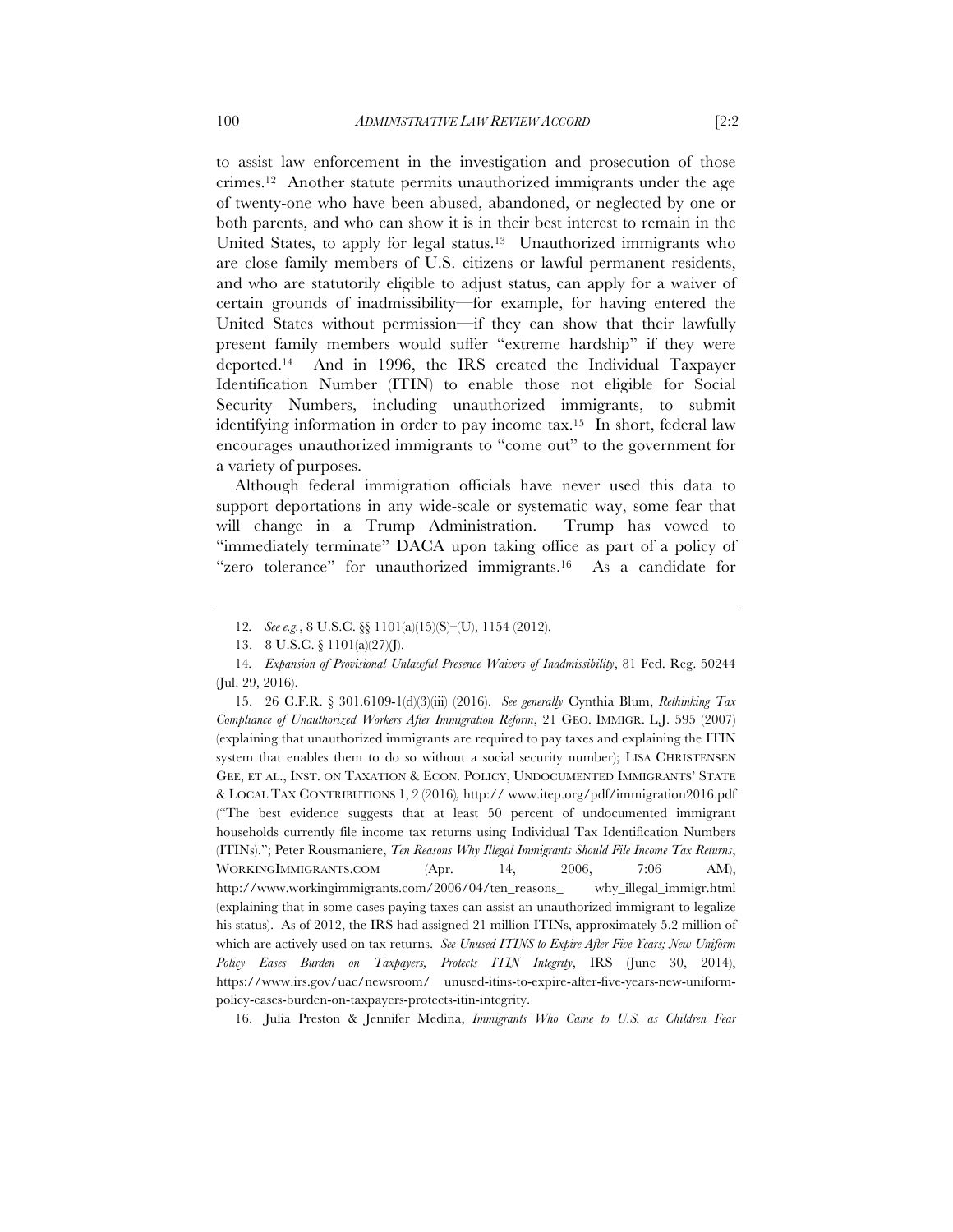President, Trump proposed creating a deportation force to remove all of the approximately 11.3 million unauthorized immigrants within two years of coming into office—a nearly impossible task that would cost billions of dollars and disrupt families and communities.17 Since winning the election, Trump has backed off that initial proposal, suggesting instead that his Administration will seek to remove the "two or three million" unauthorized immigrants that he claims have criminal records.<sup>18</sup> To achieve even this scaled-back goal, the government would have to remove approximately five times the number of immigrants deported under the Obama Administration each year. Arguably, one way to remove more unauthorized immigrants, more quickly, would be to use information that the government already has in its databases to locate and deport immigrants who have admitted to the federal government they have no legal right to stay.19

17. Julia Preston, Alan Rappeport, & Matt Richtel, *What Would It Take for Donald Trump to Deport 11 Million and Build a Wall*, N.Y. TIMES (May 19, 2016), http://www.nytimes.com/2016/05/20/us/politics/donald-trump-immigration.html?  $r=1$ .

18*. See* Interview by Lesley Stahl with President-Elect Donald Trump, *60 Minutes* (Nov. 13, 2016) (transcript available at http://www.cbsnews.com/news/60-minutes-donaldtrump-family-melania-ivanka-lesley-stahl/). The number of unauthorized immigrants with a criminal record is contested, and it is not clear where President-Elect Trump got the number of two or three million. The nonpartisan Migration Policy Institute reports that approximately 820,000 unauthorized immigrants have been convicted of crimes. *See*  Haeyoun Park & Troy Riggs, *Could Trump Really Deport Millions of Unauthorized Immigrants?*, N.Y. TIMES (Nov. 29, 2016), http://www.nytimes.com/interactive/ 2016/11/29/us/trump-unauthorized-immigrants.html.

19*. See, e.g.,* Jessica M. Vaughan, *Attrition Through Enforcement: A Cost-Effective Strategy to Shrink the Illegal Population*, CTR. FOR IMMIGRATION STUDIES (Apr. 2006), http://cis.org/sites/cis.org/files/articles/2006/back406.pdf (arguing that more vigorous enforcement of immigration law in the interior of the United States will lead to selfdeportation, which is a cheaper method of reducing the size of the unauthorized population than mass removals).

*Deportation Under Trump*, N.Y. TIMES (Nov. 19, 2016), http://www.nytimes.com/ 2016/11/20/us/immigrants-donald-trump-daca.html (describing Trump's statement that he will "immediately terminate" DACA upon becoming President); Donald Trump, Immigration Speech at Rally in Phoenix, Ariz. (Aug. 31, 2016) (transcript available at http://www.latimes.com/politics/la-na-pol-donald-trump-immigration-speech-transcript-20160831-snap-htmlstory.html) (describing a policy of "zero tolerance" for unauthorized immigrants).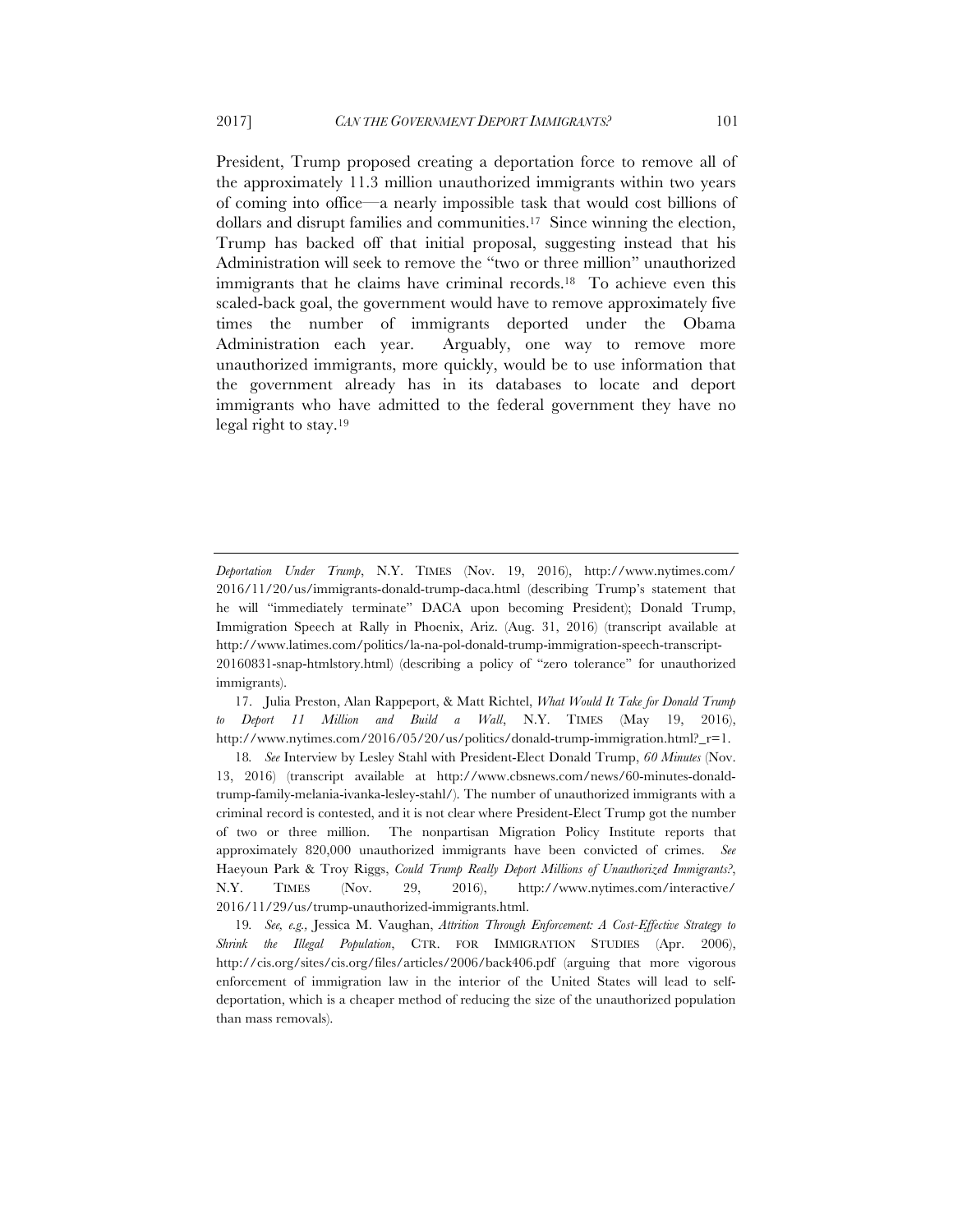# II. LEGAL ARGUMENTS AGAINST USING UNAUTHORIZED IMMIGRANTS' SELF-REPORTED DATA TO DEPORT THEM.

#### *A. Textualist Arguments*

Although almost every statute, regulation, and policy encouraging unauthorized immigrants to submit identifying information is accompanied by some reference to nondisclosure, the scope of these explicit textual protections is limited.

On its website, the United States Citizenship and Immigration Services (USCIS) states that DACA submissions will not be shared with Immigration and Customs Enforcement (ICE) and Customs and Border Protection (CBP), and that even those applicants who are found ineligible would generally not be placed in removal proceedings.20 But these assurances are of limited value. They are not incorporated into any statutory prohibition against disclosure, nor are they promulgated as a federal regulation. Moreover, USCIS noted that its nondisclosure policy could be "modified, superseded, or rescinded at any time without notice," and that it does not "create any right or benefit" that can be enforced in a future proceeding.21 Similarly, federal regulations permitting immigrants to apply for waivers of various inadmissibility grounds do not contain any express provisions guaranteeing that the data will not be used in removal proceedings.22

Immigrants seeking special visas for victims of human trafficking (T  $visas$ <sup>23</sup> and certain crimes (U visas)<sup>24</sup> are required to disclose their names, addresses, immigration status, and whether they have a criminal record.25

23. Victims of Trafficking and Violence Protection Act, Pub. L. No. 106-386, 114 Stat. 1464 (2000).

<sup>20</sup>*. See* USCIS, *Will the Information I Share in My Request for Consideration of DACA be Used for Immigration Enforcement Purposes?* (last visited Jan. 18, 2017), https://my.uscis.gov/helpcenter/article/will-the-information-i-share-in-my-request-forconsideration-of-daca-be-used-for-immigration-enforcement-purposes.

<sup>21</sup>*. Id.*

<sup>22.</sup> Expansion of Provisional Unlawful Presence Waivers of Inadmissibility, 81 Fed. Reg. 50244, 50259 (Jul. 29, 2016) (rejecting commenters' requests to include a confidentiality provisions barring DHS from placing waiver applicants in removal proceedings on the ground that DHS "already has effective policies" in place against deporting applicants).

<sup>24</sup>*. Id.*

<sup>25</sup>*. See* DEP'T OF HOMELAND SEC., FORM I-914, APPLICATION FOR T NONIMMIGRANT STATUS, https://www.uscis.gov/sites/default/files/files/form/i-914.pdf (requiring applicant to provide name, address, and immigration status); *see also* DEP'T OF HOMELAND SEC., FORM I-918, PETITION FOR U NONIMMIGRANT STATUS, https://www.uscis.gov/i-918.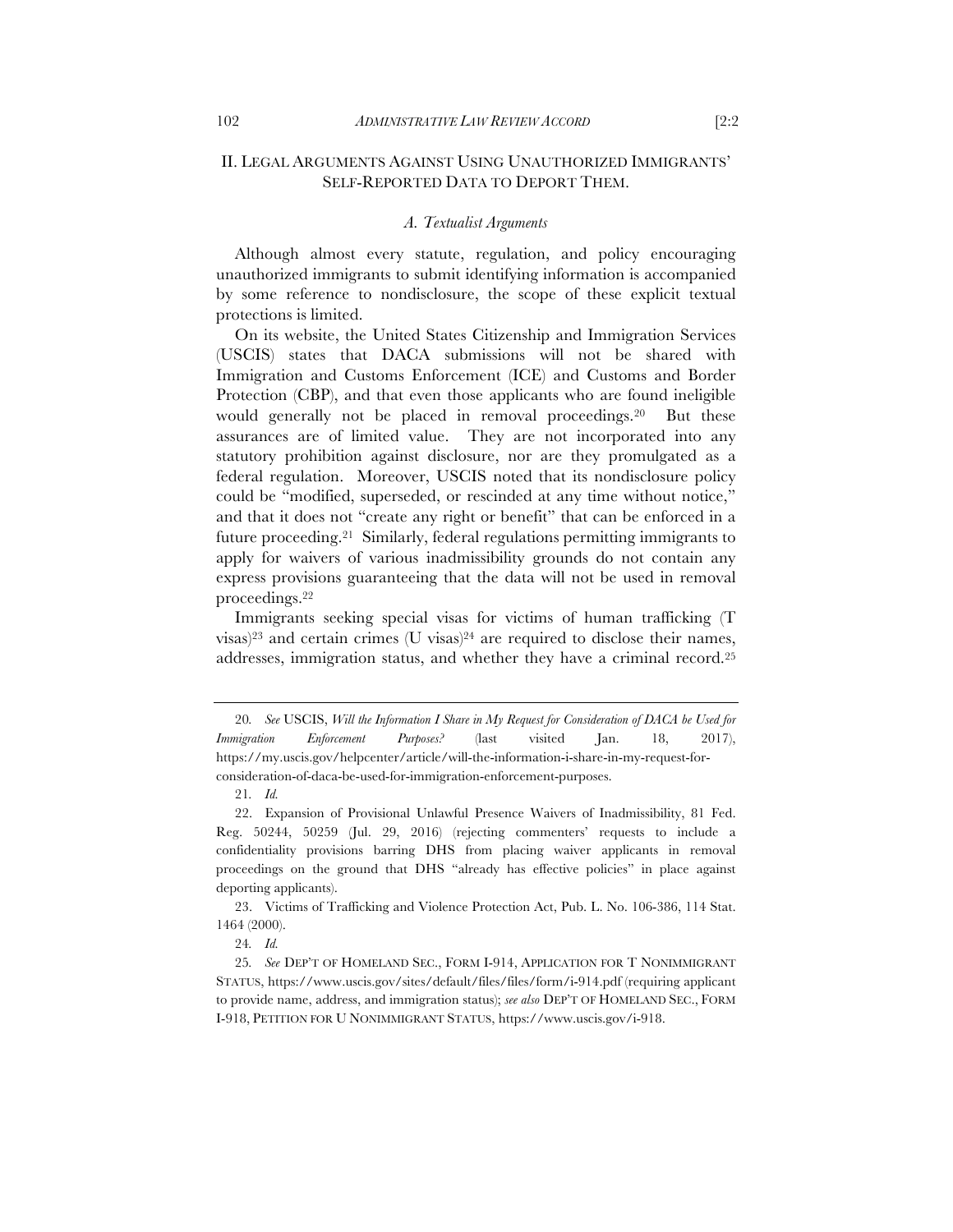According to the U visa application instructions available on USCIS's website, "disclosure of information relating to a pending or approved petition for U nonimmigrant status is prohibited" except in rare circumstances in which law enforcement need to access that information.26 Under current policy, USCIS will generally not deport U visa applicants while their applications are pending, $27$  or use the data in a U visa application to deport even unsuccessful applicants, but there is no guarantee that these policies will remain in place going forward.28

Unauthorized immigrants who pay their taxes, as required of them under federal law, have stronger statutory protection. Section 6103 of Title 26 generally bars federal officials from disclosing taxpayer returns, including a taxpayer's identity, and the IRS has consistently stated that it will not disclose the information provided in tax filings to immigration enforcement.29 But various exceptions permit disclosure upon personal request by the President, or to certain agencies for terrorism or law enforcement purposes.30 Although these provisions were not intended to

29. 26 U.S.C. § 6103 (2012). *See also* Blum, *supra* note 15, at 598–99 (discussing the IRS's policies). In 2006, Senator Jeff Sessions, Trump's nominee for Attorney General, proposed amending § 6103 to provide for increased disclosure of tax information to immigration enforcement, which suggests he recognized that  $\S$  6103 does not currently permit the IRS to do so. *See* 2006 TAX NOTES TODAY 47 (Mar. 9, 2006).

30*. See* CTR. FOR ECON. PROGRESS, THE IRS INDIVIDUAL TAXPAYER IDENTIFICATION NUMBER: AN OPERATIONAL GUIDE TO THE ITIN PROGRAM 10–11, n.27 (2004) *http://www.issuelab.org/resource/the\_irs\_individual\_taxpayer\_identification\_number\_an\_operational\_gui de\_to\_the\_itin\_program*; Daisy Hernandez, *Tax Day Puts Illegal Immigrants in a Special Bind*, N.Y. TIMES (Apr. 15, 2003), http://www. nytimes.com/2003/04/15/nyregion/tax-day-puts-

<sup>26.</sup> DEP'T OF HOMELAND SEC., INSTRUCTIONS FOR FORM I-918, PETITION FOR U NONIMMIGRANT STATUS, https://www.uscis.gov/sites/default/files/files/form/i-918 instr.pdf.

<sup>27</sup>*. See* 8 C.F.R. 214.14(d)(2) ("USCIS will grant deferred action or parole to U-1 petitioners and qualifying family members while the U-1 petitioners are on the waiting list."); Memorandum from Peter S. Vincent, Principal Legal Advisor, to OPLA Attorneys*, Guidance Regarding U Nonimmigrant Status (U visa) Applicants in Removal Proceedings or with Final Orders of Deportation or Removal* (Sept. 25, 2009), http://www.asistahelp.org/documents/resources/ICE\_OPLAUvisa\_92509\_DFEC7FE473 9A8.pdf (instructing immigration officials to "favorably view an alien's request for a stay of removal if USCIS has determined that the alien has established *prima facie* eligibility for a U visa").

<sup>28.</sup> One legal aid group warns potential applicants, "immigration [officials] could decide to forward your [U visa application] information to another branch of the Department of Homeland Security, including [Immigration and Customs Enforcement] ICE," but then added, "we have not yet seen this happen." IMMIGRANT L. CTR. OF MINN., *Questions and Answers for U Visa Applicants* (last visited Jan. 18, 2016), https://www.ilcm.org/wp-content/uploads/2016/01/U-visa-client-FAQ-English.pdf.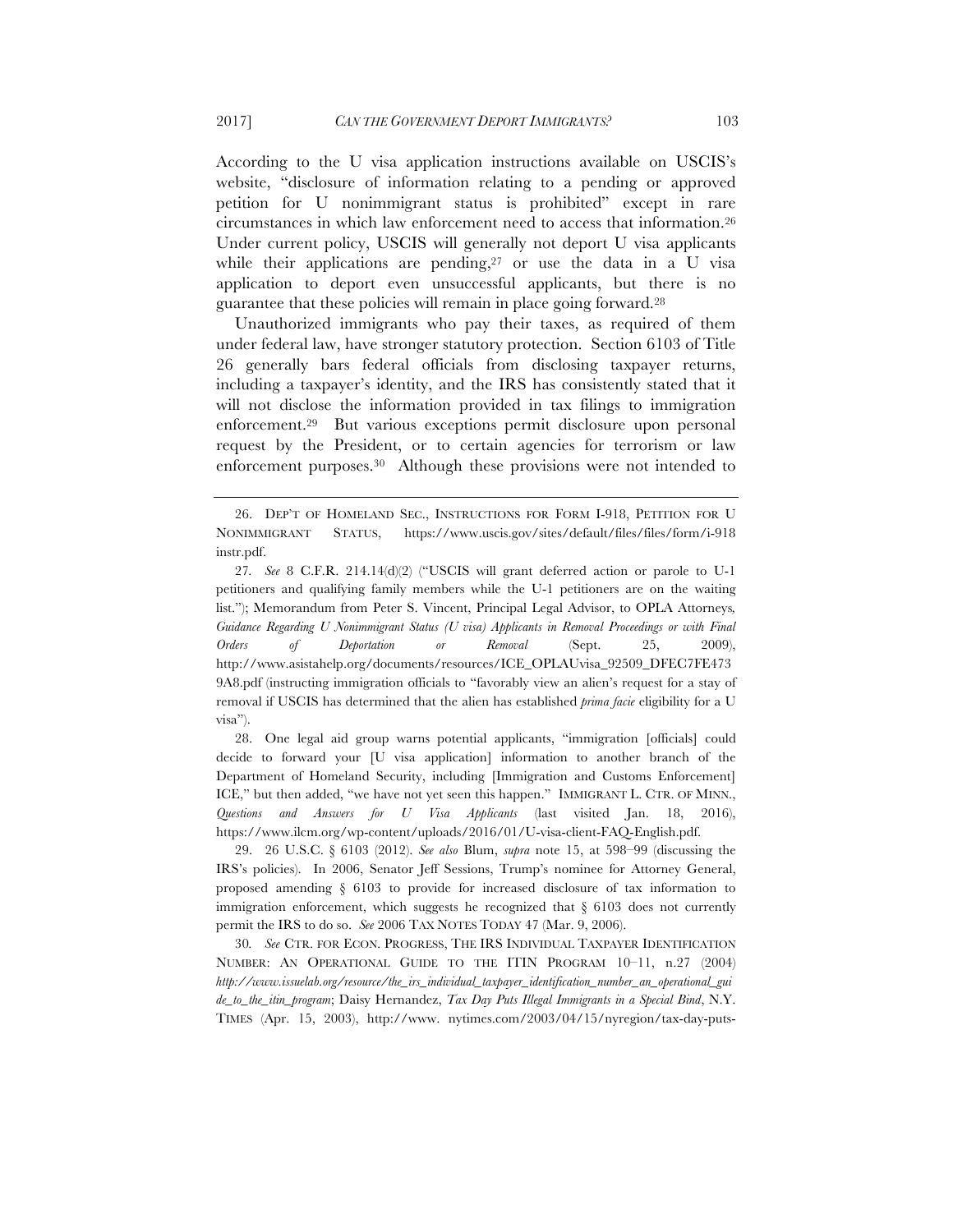permit disclosures of large categories of tax returns—such as a request for disclosure of the tax returns of all filers using ITINs (many of whom are unauthorized immigrants)—it also does not clearly prohibit categorical disclosures, or bar immigration authorities from using that data to deport ITIN filers.31

In short, the statutes, regulations, and federal policies inviting unauthorized immigrants to submit identifying data all mention the need for confidentiality, but the textual provisions barring disclosure are neither comprehensive nor ironclad.

#### *B. Intentionalist Arguments*

Even without an express promise of confidentiality, however, immigrants can argue that federal statutes, regulations, and initiatives encouraging the submission of identifying data must be read to bar systemic use of such data to deport them, because to do otherwise would chill applications, undermining the purpose of these laws.

As courts have long held, statutes must be interpreted in light of Congress's goals in enacting them, because a "fair reading of legislation requires a fair understanding of the legislative plan."32 At times, this principle requires extrapolating from the plain language of a statute's text to ensure that its purpose will be realized. For instance, in *King v. Burwell*, the Supreme Court adopted an interpretation of the Affordable Care Act that was not obvious from the plain text to avoid undermining Congress's goal of providing universal health care. Writing for the six-member majority, Chief Justice Roberts explained: "Congress passed the Affordable Care Act to improve health insurance markets not destroy them," and so "if at all possible, we must interpret the Act in a way that is consistent with the former, and avoids the latter."33 Likewise, any reasonable construction of laws encouraging immigrants to identify themselves to accomplish goals

illegal-immigrants-in-a-special-bind.html (explaining that the IRS does not routinely disclose tax information to DHS, but would share information if a taxpayer was being checked for connections to terrorism).

<sup>31</sup>*. See* CTR. FOR ECON. PROGRESS, *supra* note 30, at 11 ("[I]t is important for undocumented immigrants to understand that, while IRS rules do protect their information to some extent, applying for an ITIN and filing a tax return with an ITIN is not risk-free."); *see also id.* at 10 ("§ 6103 contains a long list of exceptions, several of which are significant for ITIN holders and may permit their information to be disclosed"). *See also* TAXPAYER INFORMATION: OPTIONS EXIST TO ENABLE DATA SHARING BETWEEN IRS AND USCIS BUT EACH PRESENTS CHALLENGES, U.S. GOV'T ACCOUNTABILITY OFFICE, GAO-06-100, (2005) [hereinafter GAO Report].

<sup>32.</sup> King v. Burwell, 135 S. Ct. 2480, 2496 (2015).

<sup>33</sup>*. Id.*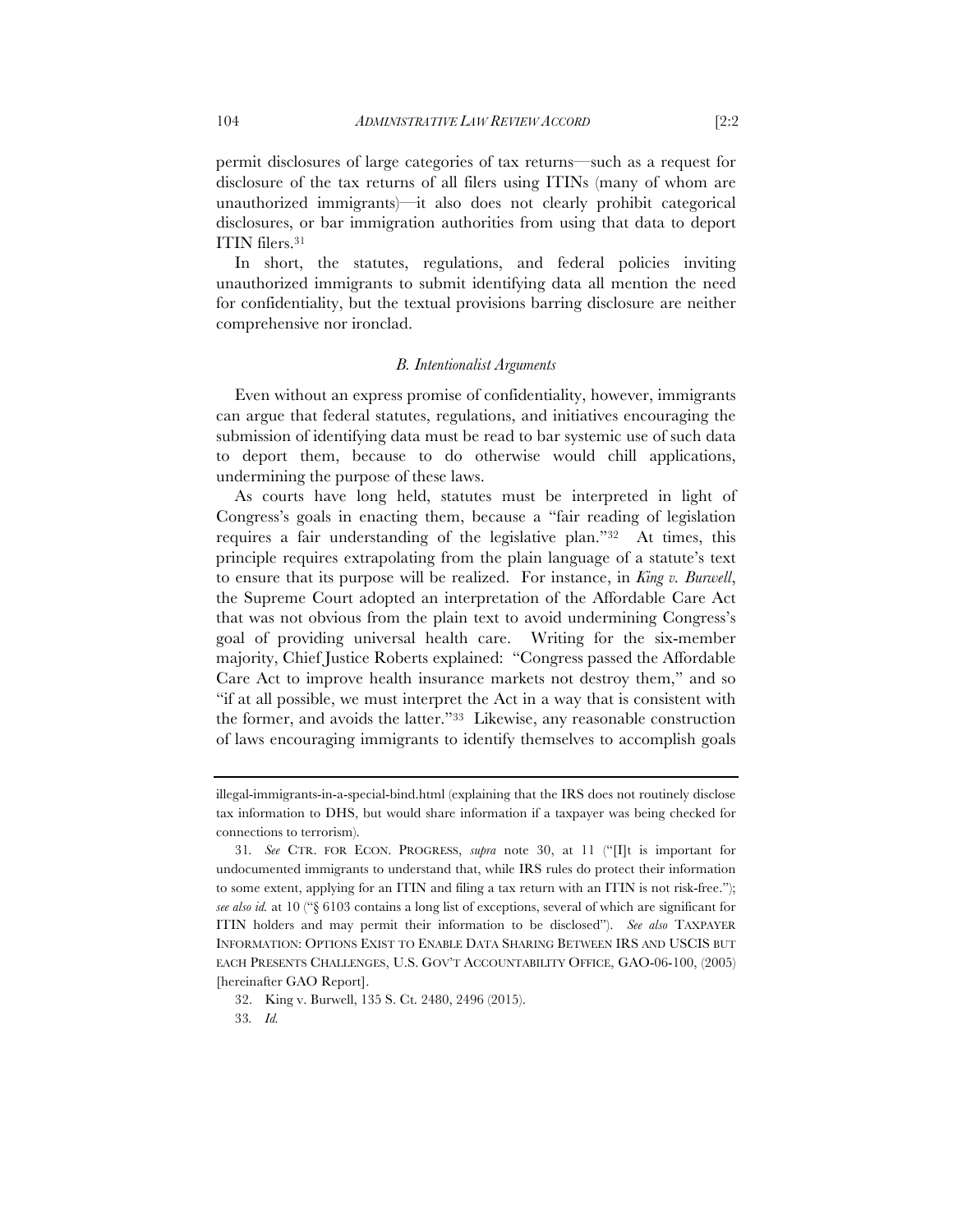unrelated to immigration enforcement should include an implied restriction against using that information to deport them *en masse*. To do otherwise would be to interpret these federal laws to contain the seeds of their own destruction.

For example, Congress created special visas for victims of serious crimes to encourage them to report these crimes and assist law enforcement in investigating and prosecuting the perpetrators.<sup>34</sup> If the government began systematically using applicants' identifying data to remove them, far fewer unauthorized immigrants would take advantage of these laws, undermining Congress's law enforcement goals. Likewise, if immigration officials used identifying information submitted in applications for Special Immigrant Juvenile Status to deport unsuccessful applicants or their family members, then the number of applications would fall dramatically, undermining Congress's intent to provide a safe haven for children who have no guardian in their home country.

This implied prohibition is particularly strong when it comes to the IRS's collection of identifying information through Individual Taxpayer Identification Numbers (ITINs). The IRS created the ITIN program to collect taxes from unauthorized immigrants and others in the United States who are not eligible for Social Security Numbers.<sup>35</sup> In 2010, over three million ITIN holders—not all of whom are undocumented immigrants paid over \$870 million in income taxes using an ITIN.36 ITIN holders are

<sup>34.</sup> Victims of Trafficking and Violence Protection Act of 2000, Pub. L. 106–386, §  $1513(a)(2)(A)$ ,  $114$  Stat.  $1464$  (2000) ("The purpose of this section is to create a new nonimmigrant visa classification that will strengthen the ability of law enforcement agencies to detect, investigate, and prosecute cases of domestic violence, sexual assault, trafficking of aliens, and other crimes described in section  $101(a)(15)(U)(iii)$  of the Immigration and Nationality Act committed against aliens, while offering protection to victims of such offenses in keeping with the humanitarian interests of the United States. This visa will encourage law enforcement officials to better serve immigrant crime victims and to prosecute crimes committed against aliens."); USCIS, VICTIMS OF CRIMINAL ACTIVITY: U NONIMMIGRANT STATUS, (Jul. 28, 2016), https://www.uscis.gov/humanitarian/victimshuman-trafficking-other-crimes/victims-criminal-activity-u-nonimmigrant-status/victimscriminal-activity-u-nonimmigrant-status ("The legislation was intended to strengthen the ability of law enforcement agencies to investigate and prosecute cases of domestic violence, sexual assault, trafficking of aliens and other crimes, while also protecting victims of crimes who have suffered substantial mental or physical abuse due to the crime and are willing to help law enforcement authorities in the investigation or prosecution of the criminal activity.").

<sup>35.</sup> IRS, INDIVIDUAL TAXPAYER IDENTIFICATION NUMBER (Nov. 16, 2016), https://www.irs.gov/individuals/individual-taxpayer-identification-number-itin.

<sup>36.</sup> AM. IMMIGRATION COUNCIL, THE FACTS ABOUT THE INDIVIDUAL TAX IDENTIFICATION NUMBER (ITIN) (Apr. 5, 2016), https://www.americanimmigrationcouncil.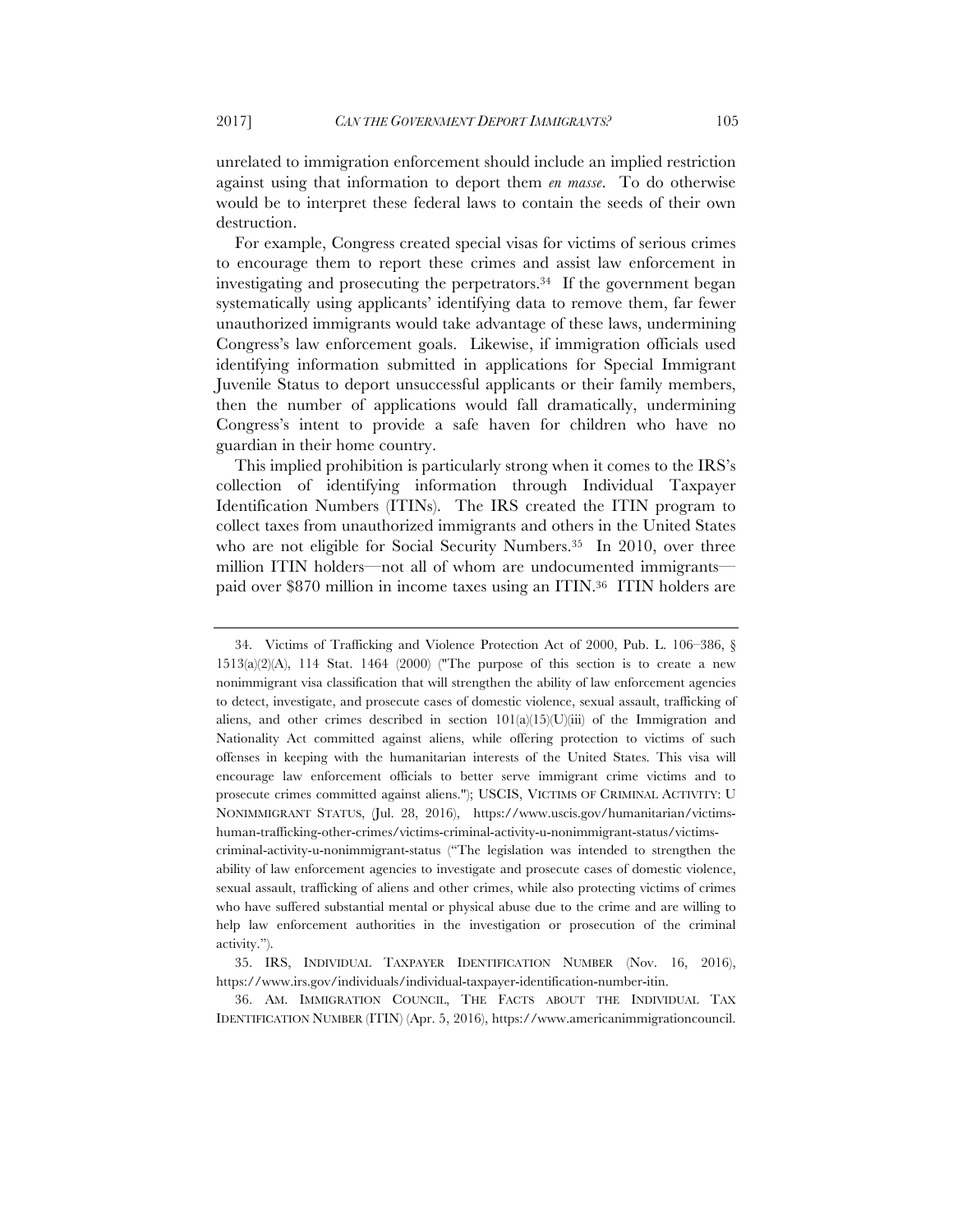not eligible for Social Security benefits or the Earned Income Tax Credit, and so they contribute more to the Social Security system than they will ever take out.37 The IRS's tax collection policies thus benefit U.S. citizens and legal immigrants in the form of an increased tax base without a corresponding drain on the social security system and other welfare programs. If ITIN holders' tax return information was used to deport them, then millions of ITIN filers would simply stop paying their taxes. As IRS Commissioner Mark Everson explained, using the IRS to assist in immigration enforcement "would have a chilling effect on efforts to bring ITIN holders, and potential ITIN holders, into the U.S. tax system."38

The same interpretive principle applies to data gathered under federal regulations and other policy initiatives. The government did not guarantee confidentiality when it established DACA, or promulgated regulations granting inadmissibility waivers, in part because it recognized that in certain individual cases national security might require acting upon the information. But it is antithetical to the very nature of these initiatives for the government to systematically use the data it invited unauthorized immigrants to submit—ostensibly for their benefit as well as for the benefit of their lawfully-present family members and the larger community—to remove them all.

## *C. Constitutional Limits*

Immigrants could also argue that the Fifth Amendment's Due Process Clause prohibits the government from soliciting information from them under the guise of providing a benefit, only to turn around and use that information to deport them.

Deportation is a civil, not criminal, proceeding, and thus most of the constitutional protections that govern criminal trials—such as the right to a jury of one's peers, government-funded legal counsel, and the prohibition

org/research/facts-about-individual-tax-identification-number-itin.

<sup>37</sup>*. See* Stephen Goss, Alice Wade, J. Patrick Skirvin, Michael Morris, K. Mark Bye, & Danielle Huston, *Effects of Unauthorized Immigration on the Actuarial Status of the Social Security Trust Funds,* SOCIAL SEC. ADMIN. (Apr. 2013), https://www. ssa.gov/oact/NOTES/pdf\_notes/note151.pdf. *But see* Vaughn, *supra* note 19, at 7 (arguing that the IRS has issued more tax refunds and credits than it has collected from unauthorized immigrants).

<sup>38</sup>*. Social Security Number and Individual Taxpayer Identification Number Mismatches and Misuse: Hearing Before the Subcomm. on Oversight and Subcomm. on Social Security of the H. Comm. On Ways & Means*, 108th Cong. 12 (2004) (statement of Mark W. Everson, Comm'r, IRS), http://purl.access.go.gov/ GPO/LPS64777; *see also* GAO Report, *supra* note 31, at 1 ("Privacy protection is an important component of continued voluntary compliance with the internal revenue laws.").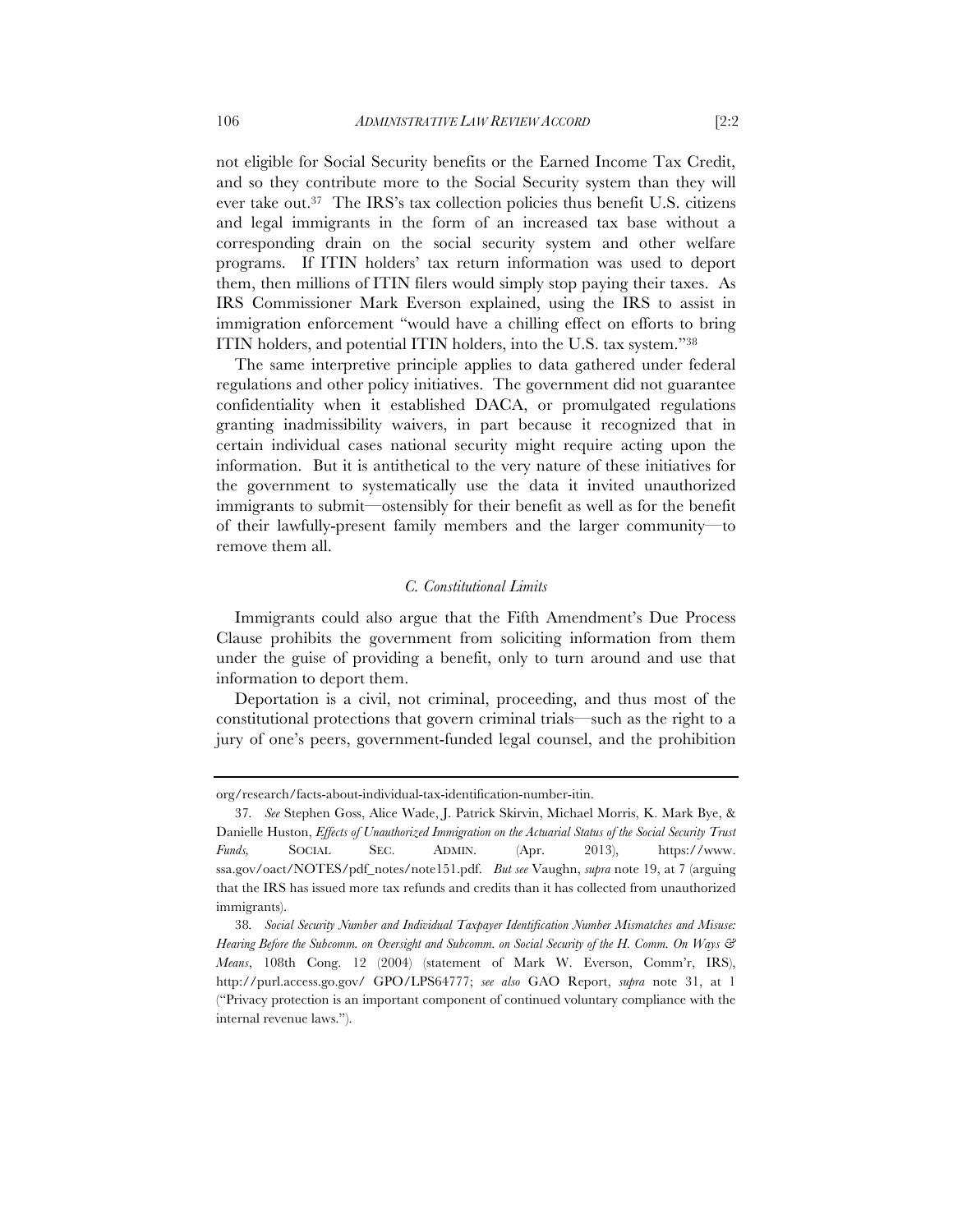against self-incrimination—do not apply to removal proceedings in immigration court.39 Nonetheless, the proceedings must satisfy due process, which means that the government cannot engage in conduct that "offend[s] the community's sense of fair play and decency" or is "fundamentally unfair" when seeking to deport noncitizens.40

In the past, courts have excluded evidence or terminated proceedings when they have found that the government crossed the line. For example, in *Navia-Duran v. INS*, the First Circuit suppressed incriminating statements made during an interrogation that lasted all night, after officials threatened immediate deportation and failed to inform the immigrant that she had a right to a hearing before being removed from the country.41 Likewise, in *Singh v. Mukasey*, the Second Circuit excluded an immigrant's incriminating statements from a deportation proceeding because he was questioned for hours, was not informed of his right to speak with an attorney, and was repeatedly threatened with jail.42 In these cases, the courts held that the immigration officials' threats, intimidation, and misinformation violated due process both because their conduct was outrageous and because these coercive tactics rendered the subsequent confessions inherently unreliable.

Would the government similarly violate due process if it sought to deport noncitizens using the data it had encouraged them to provide under the guise of helping them? Noncitizens could argue that they were manipulated by the government into confessing their unlawful status something they never would have done if they had known that immigration officials would use their admissions against them. However, enticing noncitizens to provide information in return for a benefit can be

41. 568 F.2d 803 (1st Cir. 1977). *See also* Garcia, 17 I. & N. Dec. 319, 320 (BIA 1980) (confession suppressed because alien was misinformed about his rights, he was impeded from contacting his lawyer, and he spent substantial time in custody); Bong Youn Choy v. Barber, 279 F.2d 643, 647 (9th Cir. 1960) (confession suppressed because alien interrogated overnight for seven hours and threatened with prosecution for perjury).

42. 553 F.3d 207 (2d Cir. 2009).

<sup>39.</sup> Fong Yue Ting v. United States, 149 U.S. 698, 730 (1893) (holding that deportation is not punishment).

<sup>40.</sup> INS v. Mendoza-Lopez, 468 U.S. 1032, 1050-51 (1984) (noting that Court might find that evidence must be excluded from a removal hearing if it was gathered through "egregious violations of the Fourth Amendment or other liberties that might transgress notions of fundamental fairness and undermine the probative value of the evidence obtained"); Rochin v. California, 342 U.S. 165, 173 (1952) (excluding evidence gathered through methods that "offend the community's sense of fair play and decency" even though the evidence was reliable); Toro, 17 I. & N. Dec. 340, 343 (BIA 1980) (stating that evidence will be excluded from a removal proceeding if "the manner of seizing [it] is so egregious that to rely on it would offend the fifth amendment's due process requirement of fundamental fairness").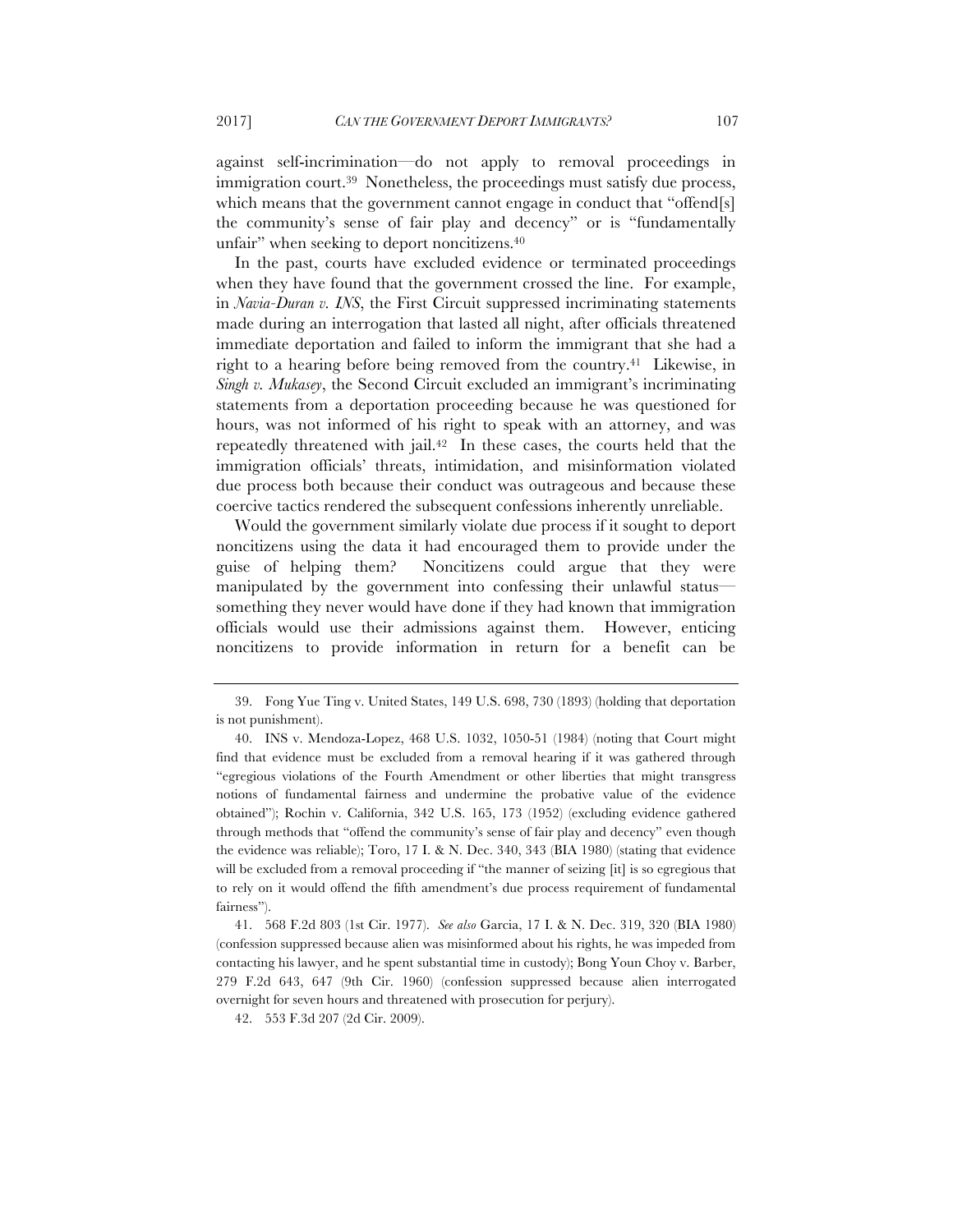distinguished from coercing noncitizens into confessing their lack of legal status through threats and intimidation. Moreover, confessions made under threats of immediate deportation in the wee hours of the morning are inherently less reliable than voluntary admissions made by noncitizens in writing in the privacy of their own homes, on forms and in documents mailed to immigration authorities.43

Nonetheless, unauthorized immigrants can credibly argue that the government induced them to document their own unlawful status with false promises of assistance—behavior that is fundamentally unfair in ways that rival the interrogations in *Navia-Duran*<sup>44</sup> and *Singh*.45 While such tactics might be justified when pursuing violent and dangerous criminals, they "offend the community's sense of fair play and decency" when applied to those who violate immigration law—many of whom have not committed any crime.46 Admittedly, however, judges would have to extrapolate from case law involving coercive tactics to conclude that the government's conduct violated fundamental fairness—a step that some judges might not be willing to make.<sup>47</sup>

## III. POLICY ARGUMENTS AGAINST DEPORTATIONS BASED ON GOVERNMENT-SOLICITED DATA

In addition to the potential legal obstacles described in Part II, deporting immigrants based on self-reported data is poor policy, even for an Administration that seeks to vigorously enforce immigration laws and that has little sympathy for unauthorized immigrants.

<sup>43</sup>*. But see* Rochin, 342 U.S. at 173 (excluding evidence gathered through methods that "offend the community's sense of fair play and decency" even though the evidence was reliable).

<sup>44.</sup> 568 F.2d 803.

<sup>45.</sup> 553 F.3d 207.

<sup>46</sup>*. See* Rochin, 342 U.S. at 173. *See generally* Lenni B. Benson, *By Hook or By Crook*: *Exploring the Legality of an INS Sting Operation*, 31 SAN DIEGO L. REV. 813 (1994) (discussing the legality of the undercover Immigration and Naturalization Service (INS) operations used to execute removal orders).

<sup>47.</sup> Professor Zachary Price has argued that using DACA data to deport Dreamers would be a form of entrapment in violation of the Fifth Amendment. *See* Zachary Price, *Could the Trump Administration Entrap Dreamers?* WASH. POST (Nov. 24, 2016), https://www.washingtonpost.com/opinions/entrapping-the-dreamers/2016/11/24/36ac9 2b0-b19f-11e6-8616-52b15787add0\_story.html?utm\_term=.e2df8a11a03a. However, because the government did not encourage these immigrants to come to the United States without permission, but only to report that fact to obtain immigration benefits, its conduct likely falls short of unconstitutional entrapment.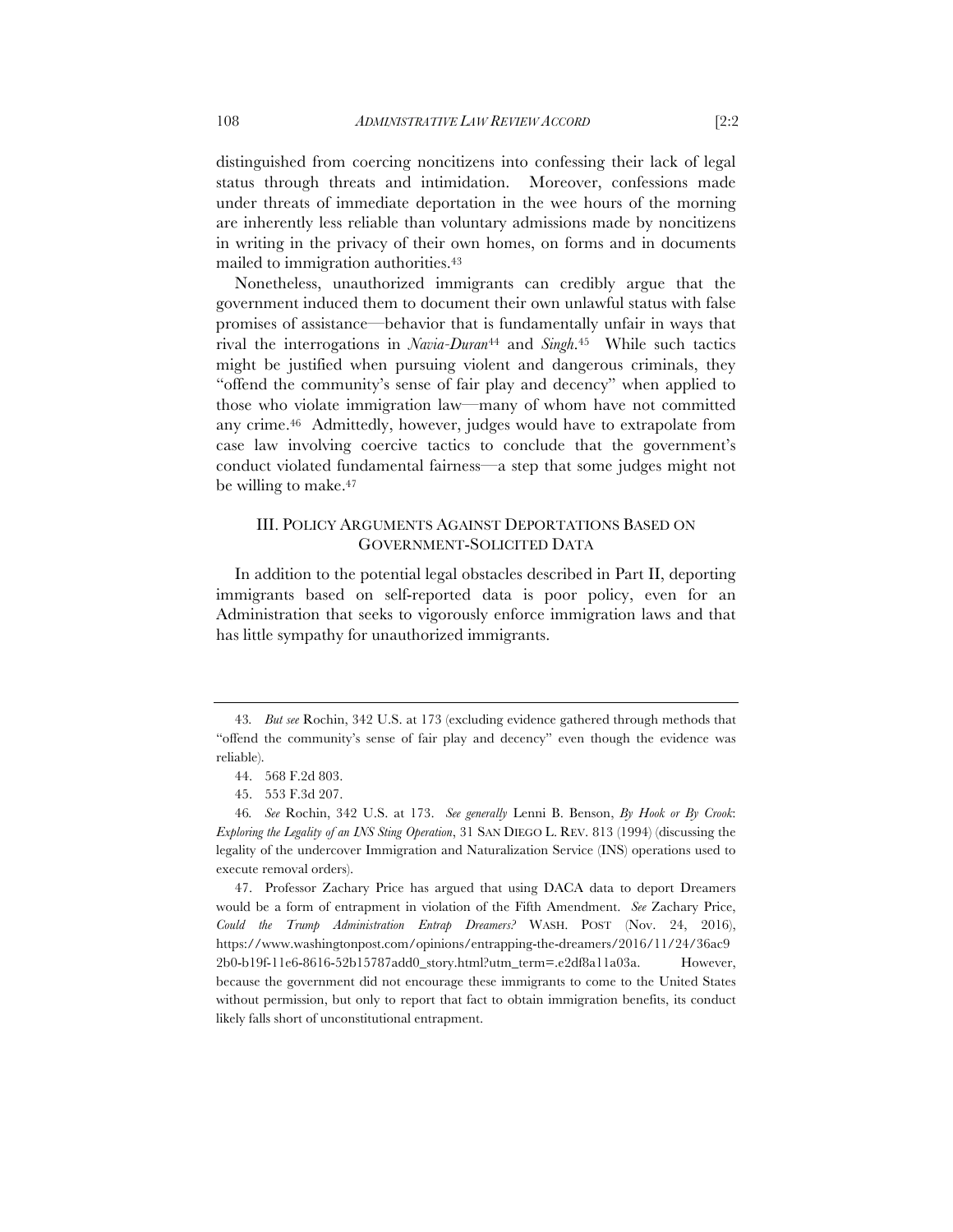First, immigrants who self-reported their own unauthorized status are low priorities for removal in any administration, and thus it is not worth the government's time and resources to deport them. Even if using their admissions against them might initially speed up the removal process, these immigrants still have a right to a hearing before an immigration judge and some will seek cancellation of removal, asylum, and other forms of relief, which means the process of removing them will take years. The unauthorized immigrants who identify themselves to the government are typically productive members of society without serious criminal records who have lived for many years in the United States and have close U.S. citizen family members, and thus should be among the last targeted for removal.48 The Trump Administration should recognize that attempting to deport the most deserving unauthorized immigrants by using their compliance with government programs against them is a poor use of limited enforcement resources, and is sure to bring a significant public relations backlash.49

Second, even if using immigrants' self-reported data initially increased the pace of removals, it would be short-lived. Unauthorized immigrants would surely move from the addresses they provided to the government once they learned the government was using that data to locate and deport them. Nor would they identify themselves to the government in the future in response to any new initiatives, and immigration lawyers would advise them not to do so. Accordingly, any initial increase in removals would quickly taper off, leaving a permanent distrust of government behind.

Third, and finally, using self-reported data to remove unauthorized immigrants would undermine the benefits of laws intended to help not just those immigrants, but also U.S. citizens and legal immigrants. Special visas for victims of crime are intended to assist the police to apprehend perpetrators and deter future crimes, benefitting everyone in the community.50 Laws that provide for waivers to inadmissibility grounds are

<sup>48</sup>*. See The 45th President*, SIXTY MINUTES, Nov. 13, 2016, http://www.cbsnews.com/ news/60-minutes-donald-trump-family-melania-ivanka-lesley-stahl/ (Trump stated that some unauthorized immigrants were "terrific people" and suggested his Administration might seek to assist them after securing the border and removing criminal aliens); *see also*  Michael Scherer, *2016 Person of the Year Donald Trump*, TIME MAG., http://time.com/timeperson-of-the-year-2016-donald-trump/ (reporting that Trump "made clear he would like to find some future accommodation" for unauthorized immigrants brought to the United States as children, whom he spoke of in sympathetic terms).

<sup>49</sup>*. See, e.g.*, Fawn Johnson, *How a New Class of Activists is Changing Immigration Politics*, ATLANTIC (Jun. 12, 2014), http://www.theatlantic.com/ politics/archive/2014/06/how-anew-class-of-activists-is-changing-immigration-politics/431028/.

<sup>50.</sup> 8 U.S.C. § 1184 (2016) (stating that the U visas' dual goal was to aid law enforcement in prosecuting crimes and to protect victims of such crimes).